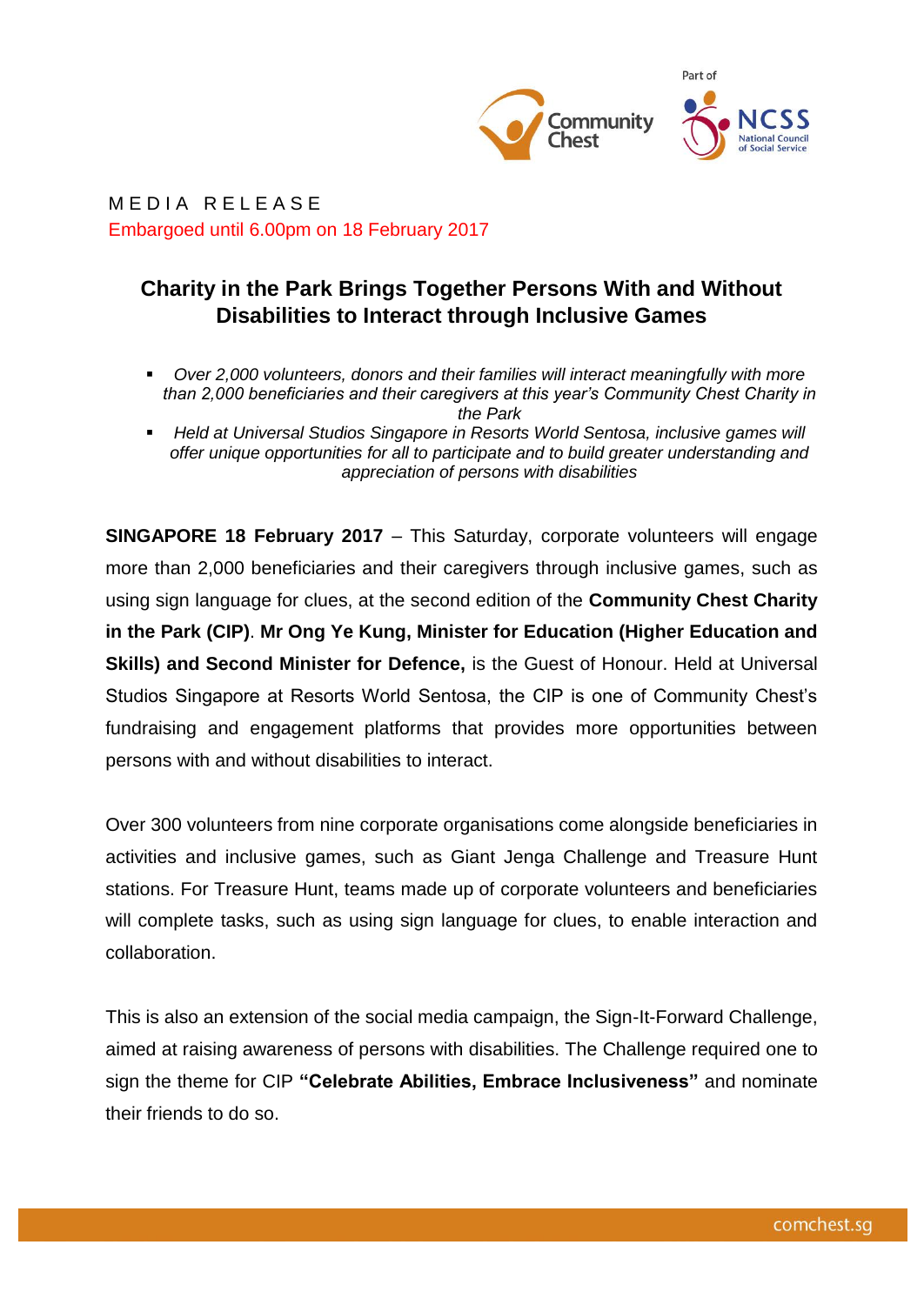The event is co-organised with **Resorts World Sentosa** as part of the integrated resort's five-year pledge of S\$5 million cash donation and in-kind support to Community Chest from 2014 to 2018. It seeks to build an inclusive and compassionate society, and is part of **SG Cares**, a national movement to involve and inspire more Singaporeans to help one another.

In closing off the USS exclusively for an entire evening, and dedicating their staff, resources and facilities for the disadvantaged, Resorts World Sentosa is one of the forerunners from the corporate sector to heed the call from Community Chest for sustained giving, with the aim for better long-term outcomes. They stand together with like-minded businesses, like HSBC Singapore and drinks manufacturer YHS (Singapore) Pte Ltd.

**Chairman of Community Chest, Mr Phillip Tan,** said: "The Community Chest Charity in the Park has drawn great support from the corporates through donations and volunteerism. We are also grateful to co-organiser Resorts World Sentosa for making this a memorable experience for our beneficiaries. Such efforts demonstrate how profitdriven businesses can drive sustainable social contribution to impact those in need."

"For our beneficiaries, their evening spent at Universal Studios Singapore is not just a simple outing, but an enabling experience. We will continue to create more opportunities for meaningful interaction between persons with and without disabilities as we build a more caring and inclusive Singapore."

A beneficiary attending the CIP 2017 is Jacob Hon Mao Qing, 34, from TOUCH Silent Club, who has hearing impairment. He is stepping up as one of the station masters for the Treasure Hunt. Jacob will be teaching teams basic sign language phrases at one of four stations, where participants can learn how they can communicate with persons with hearing or speech impairment.

Donations to Community Chest channeled to the charities have been put to good use. One of the beneficiaries, Aaqil Aimar Fazly, 7, sports a winning smile and wants to be a doctor. Only four years ago, Aaqil, who has autism, responded little to his family, but now opens up to more people through interactions at Rainbow School, supported by Community Chest. His transformation is an encouraging one for him to progress to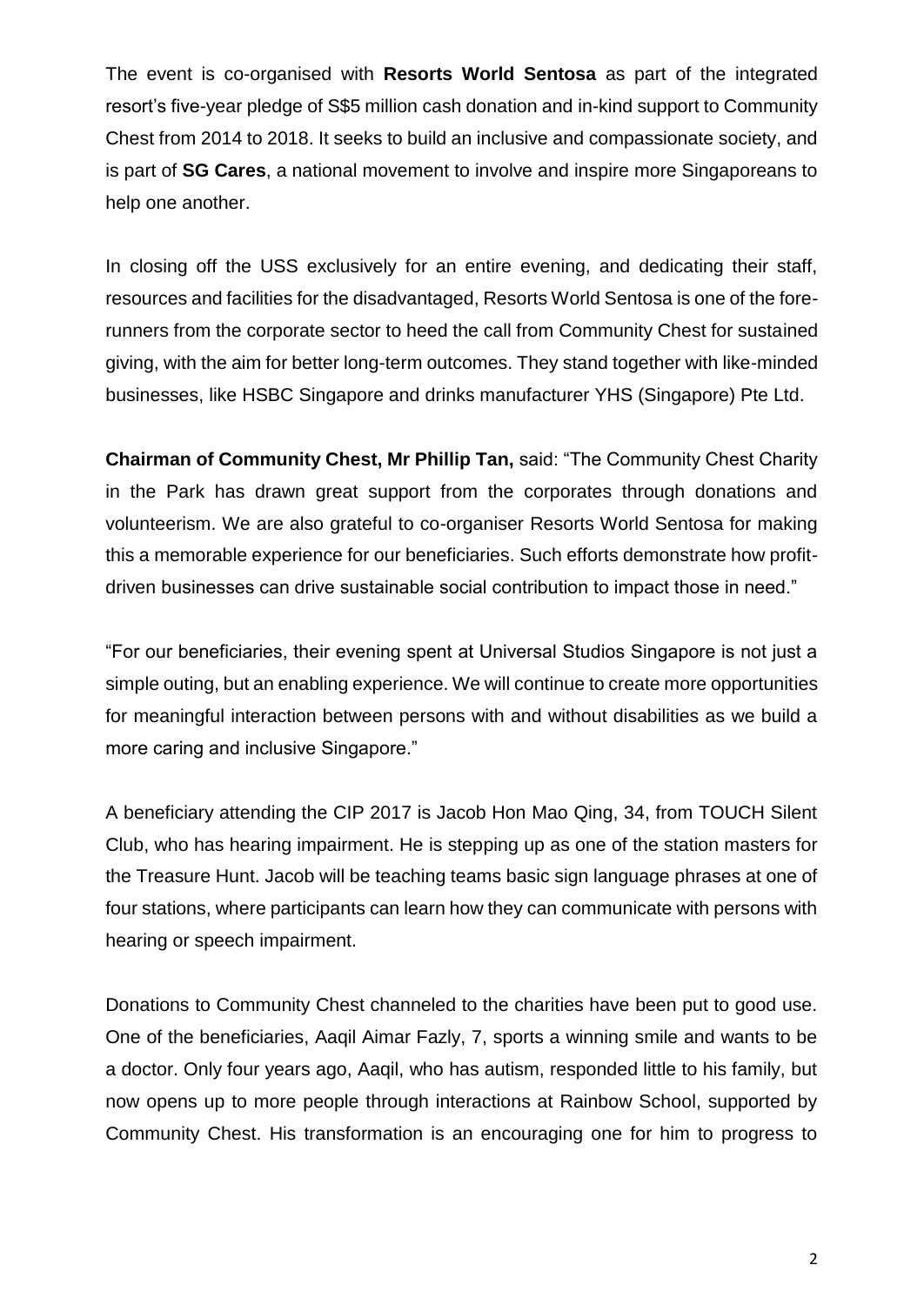Pathlight School, which offers mainstream academic curriculum for children with special needs.

### -END-

## **For media queries, please contact:**

Ms Christina Stanley Ogilvy Public Relations Tel: 9835 3500 Email: christinastanley.lee@ogilvy.com Ms Shazliana Heron Manager, Corporate Communications National Council of Social Service Tel: 6210 2639 / 9844 2775 Email: [shazliana\\_heron@ncss.gov.sg](mailto:shazliana_heron@ncss.gov.sg)

#### **Community Chest**

For over 30 years, Community Chest has been engaging the community to support people in need through fund-raising and volunteering. Community Chest supports about 80 charities in Singapore, allowing them to focus on caring for the disadvantaged. As Community Chest's fundraising and operating costs are covered mainly by Tote Board and Singapore Pools, 100% of your donations will go towards helping:

- Children with special needs and youths-at-risk to reach their potential
- **Adults with disabilities to integrate into society**
- Relationships of families in difficulty to stay resilient
- **Seniors to age graciously in the community**
- **Persons with mental health issues to integrate into society**

Give Hope. Share Joy at comchest.sg.